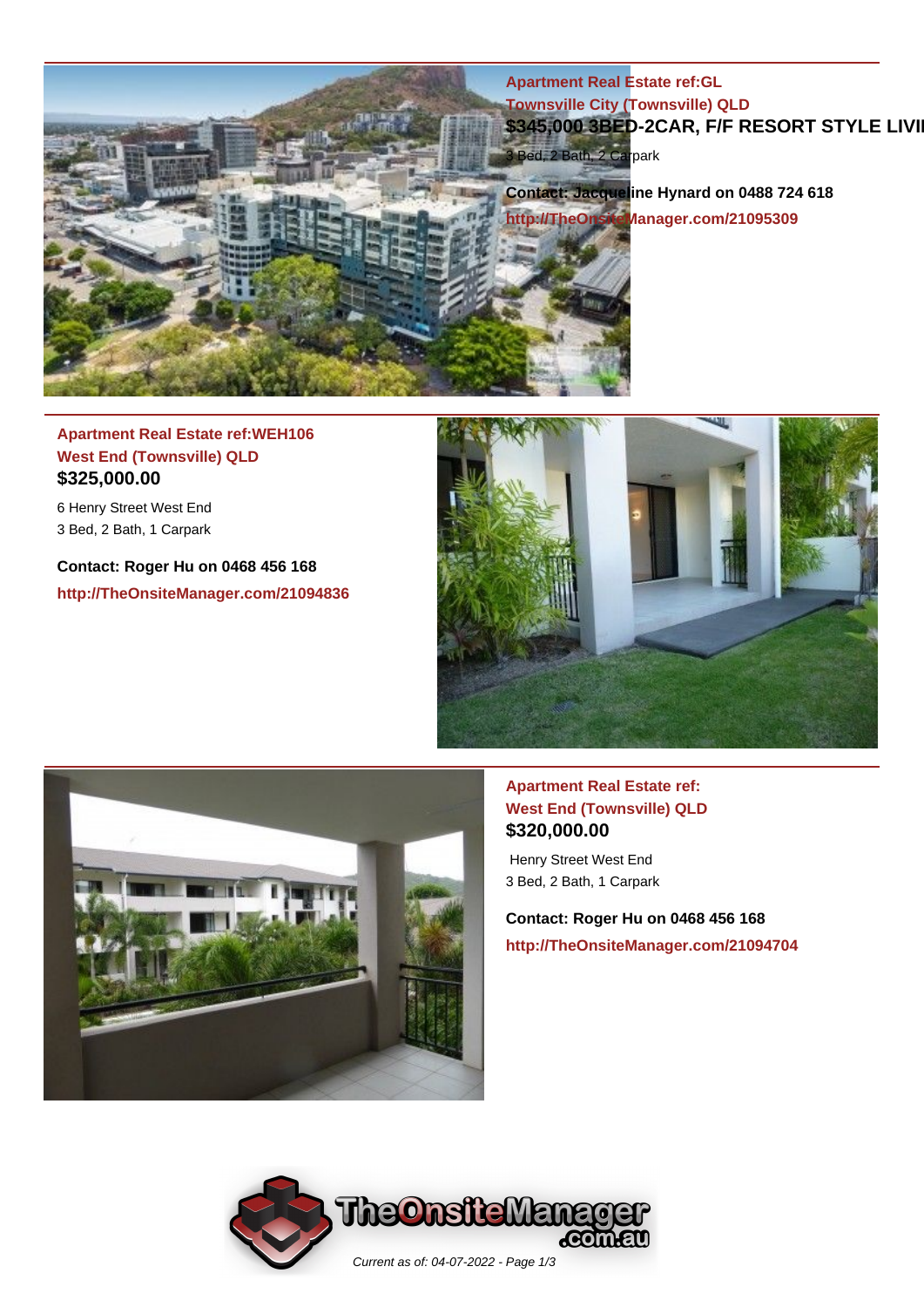

#### **Apartment Real Estate ref: West End (Townsville) QLD \$259,000.00**

6 Henry Street West End 2 Bed, 2 Bath, 1 Carpark

**Contact: Roger Hu on 0468 456 168 http://TheOnsiteManager.com/21092225**

## **Apartment Real Estate ref:21 Townsville City (Townsville) QLD \$320,000 3bed-2bath-2car resort style complex**

86 Ogden Street Townsville City 3 Bed, 2 Bath, 2 Carpark

**Contact: Jacqueline Hynard on 0488 724 618 http://TheOnsiteManager.com/21091018**



**Apartment Real Estate ref:JVH12 Townsville City (Townsville) QLD UNDER CONTRACT**

12 Ogden Street Townsville City 3 Bed, 2 Bath, 2 Carpark

**Contact: Jacqueline Hynard on 0488 724 618 iOnsiteManager.com/21084656**